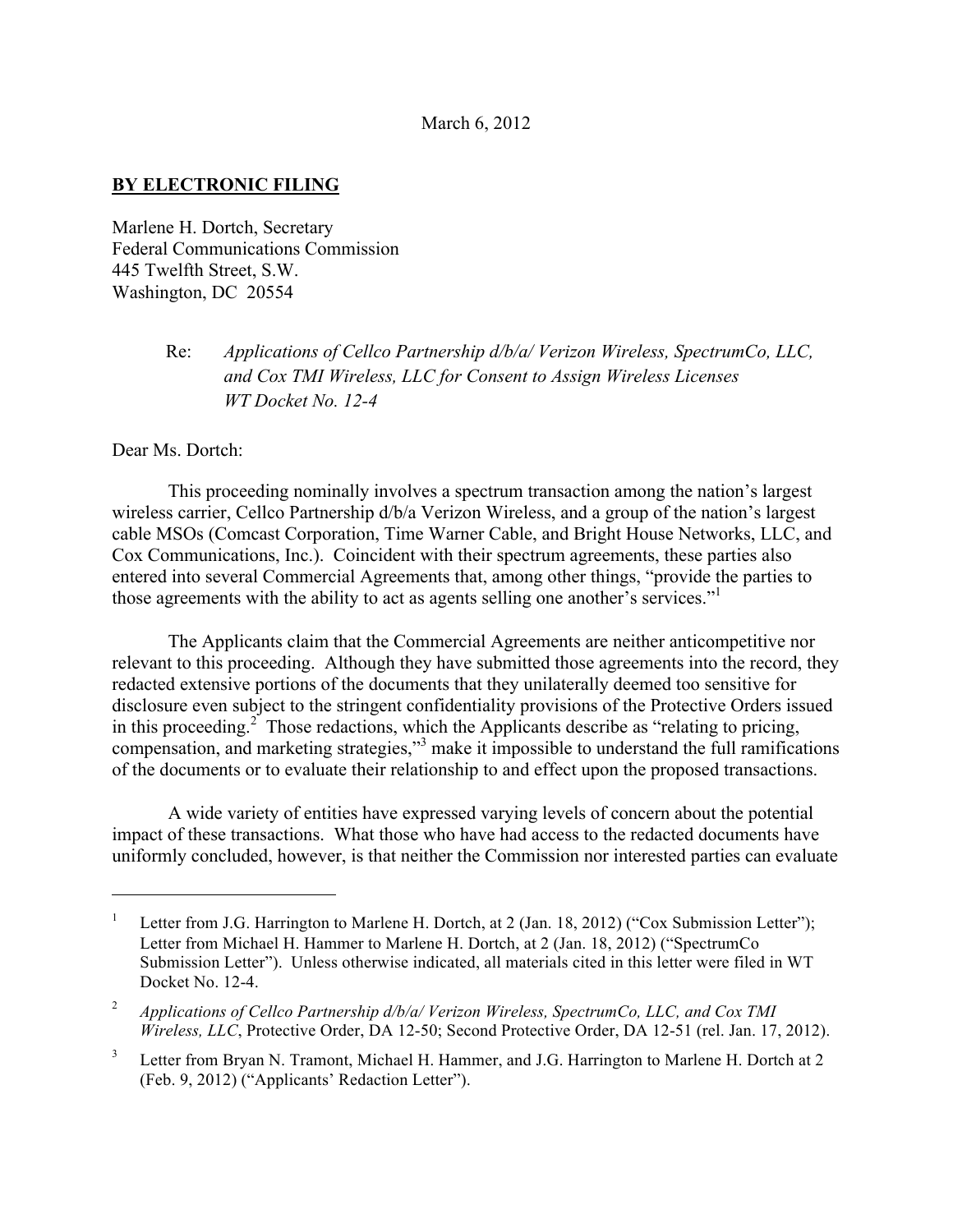Marlene H. Dortch March 6, 2012 Page 2 of 4

the transactions fully if key documents remain redacted.<sup>4</sup> Applicants, however, have now made clear that they will not submit unredacted documents unless ordered to do so by the Commission.<sup>5</sup>

The Commission cannot allow such conduct to succeed. As an institutional matter, the Commission cannot allow Verizon and the cable companies to make unilateral determinations that certain information is not relevant to the Commission's public interest determination or is too sensitive to be sufficiently protected by Commission safeguards. And as a policy matter, the Commission cannot allow the Applicants to deny production of evidence for the record without which interested parties would be unable to submit the type of fully informed analyses necessary to help inform the Commission's consideration of the public interest. The Applicants assert that only Commission staff need to review the confidential documents, and they will have access through the Department of Justice.<sup>6</sup> To the contrary, notice and comment periods are most useful to the Commission when the public has appropriate access to the full record and can make informed comment. The purpose of notice and comment is to give the Commission the benefit of input from diverse parties. Public participation at this level has been crucial to Commission review of transactions in the past.<sup>7</sup> In combination with the proposed spectrum transaction, the Commercial Agreements will significantly enhance the Applicants' competitive position in the broadband, wireless and video markets. Without the ability to review those agreements in full, interested parties would be unfairly deprived of the information they need to produce a complete portrait of the impact this transaction will have on the public interest and the Commission would be unnecessarily deprived of that input into its public interest determination.

 <sup>4</sup> *See, e.g.,* Public Knowledge, *et al.*, Petition to Deny at 19 (Feb. 21, 2012); Comments of the Communications Workers of America and the International Brotherhood of Electrical Workers at 21- 23 (Feb. 21, 2012); Supplemental Comments of the Communications Workers of America and the International Brotherhood of Electrical Workers at 21-23 (March 2, 2012); Greenlining Institute Comments at 14-15 (Feb. 21, 2012); T-Mobile, USA, Inc., Petition to Deny at 19 (Feb. 21, 2012); DIRECTV, L.L.C., Comments at 4-5 (Feb. 21, 2012); RCA-the Competitive Carriers Association Petition to Condition or Otherwise Deny at 36 (Feb. 21, 2012); Rural Telecommunications Group, Inc., Petition to Deny at 6 (Feb. 21, 2012); MetroPCS Communications, Inc., Petition to Deny at 5 (Feb. 21, 2012); Hawaiian Telecom Communications, Inc., Petition to Deny or Condition Assignment of Licenses at 1-2 (Feb. 21, 2012); Sprint Nextel Corporation, Comments at ii (Feb. 21, 2012); NTCH, Inc., Petition to Deny at 10 (Feb. 21, 2012).

<sup>5</sup> Cellco Partnership d/b/a/ Verizon Wireless, SpectrumCo, LLC, and Cox TMI Wireless, LLC*,* Joint Opposition to Petitions to Deny and Comments at 70-79 (Mar. 2, 2012).

<sup>6</sup> *See* Applicants' Redaction Letter at 3.

<sup>7</sup> *See, e.g., Comcast Corp., General Electric Co. and NBC Universal, Inc.*, 26 FCC Rcd. 4238, ¶ 46 (2011) ("we also believe that the bargaining model used in the economic expert reports submitted by ACA and DISH supports the conclusion that the transaction could lead to price increases that target MVPD rivals"); *AT&T Inc. and Deutsche Telekom AG*, 26 FCC Rcd. 16184, Staff Analysis and Findings, ¶98 (WTB 2011) ("Based on the record and data before us, we find that opponents raise serious concerns about potential competitive harms that could result if T-Mobile were eliminated").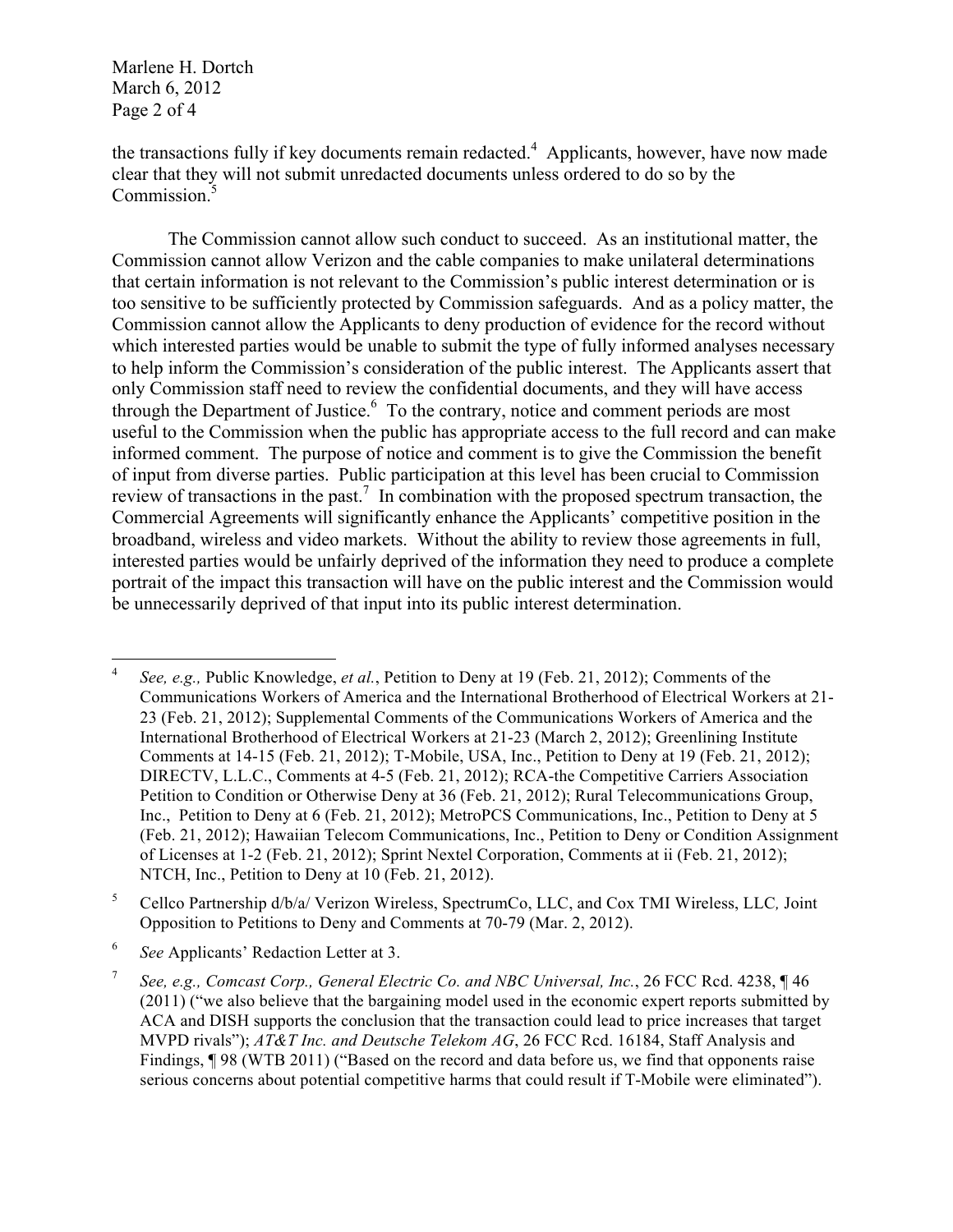Marlene H. Dortch March 6, 2012 Page 3 of 4

If, as the Applicants contend, the redacted materials are not relevant to this proceeding, then after reviewing them, all concerned will be free to turn their attention to other issues in this proceeding. If, however, those materials are relevant, all concerned will be able to present their observations and concerns for the Commission's consideration.

The undersigned therefore respectfully request that the Commission stop the informal 180-day "shot clock" on this transaction and toll the remaining response deadlines until the Applicants have submitted and parties have had the opportunity to review full and unredacted copies of all documents previously submitted to the Commission.

Respectfully submitted,

| $\sqrt{s/}$                                    | /s/                                              |
|------------------------------------------------|--------------------------------------------------|
| Susan Eid<br>DIRECTV, LLC                      | Trey Hanbury<br><b>Sprint Nextel Corporation</b> |
|                                                |                                                  |
| $/\mathfrak{s}/$                               | $\sqrt{s/}$                                      |
| Kathleen Ham<br>T-Mobile USA, Inc.             | S. Derek Turner<br><b>Free Press</b>             |
| $\sqrt{s/}$                                    | $\sqrt{s/}$                                      |
| Andrew Schwartzman<br>Media Access Project     | Harold Feld<br>Public Knowledge                  |
|                                                |                                                  |
| $\sqrt{s/}$<br>Ed Black                        | $\sqrt{s/}$<br>Michael Calabrese                 |
| Computer & Communications Industry Association | New America Foundation                           |
| $\sqrt{s/}$                                    | $\sqrt{s/}$                                      |
| Caressa D. Bennett                             | Rebecca Murphy Thompson                          |
| Rural Telecommunications Group, Inc.           | RCA - The Competitive Carriers Association       |